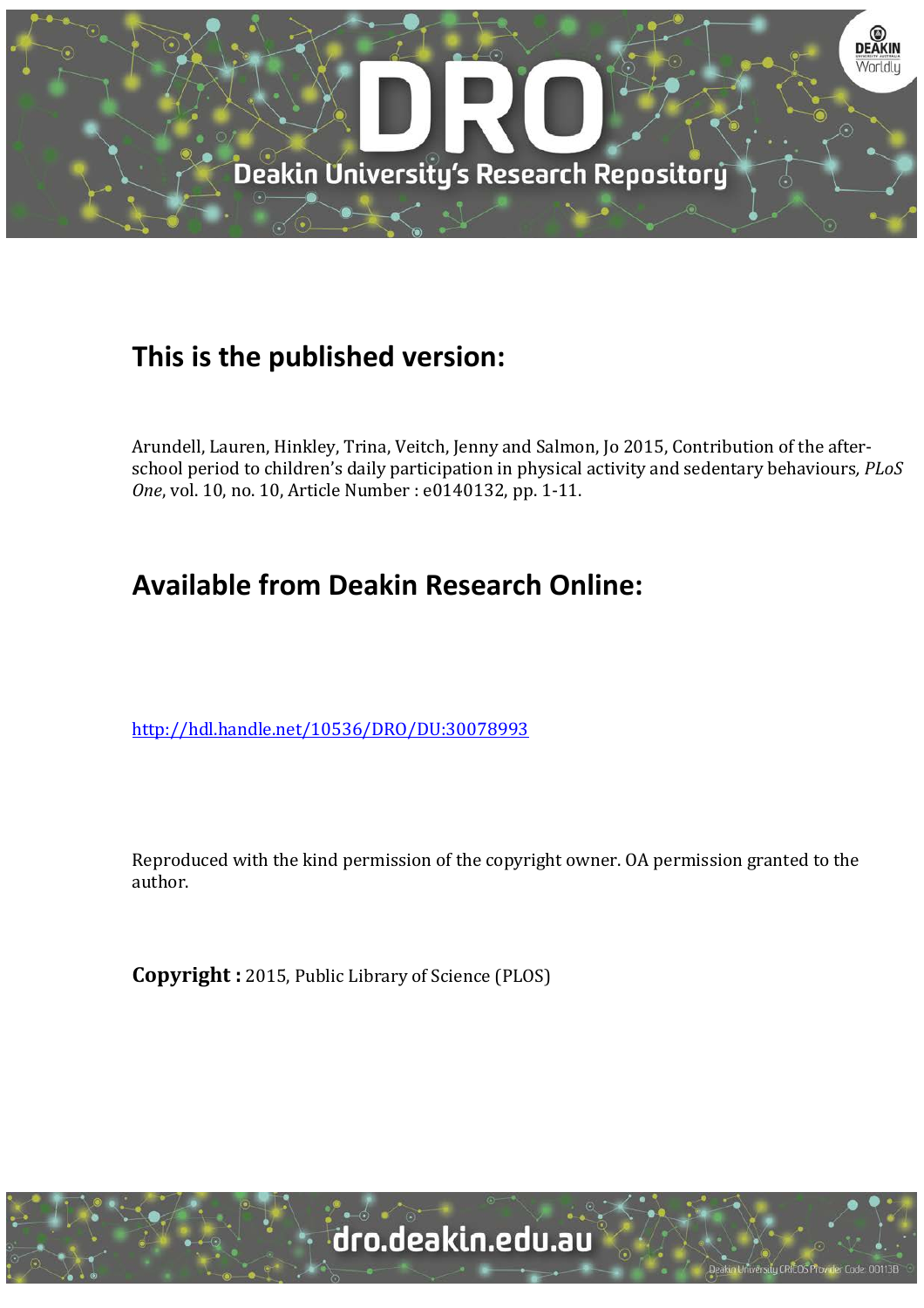

## **O** OPEN ACCESS

Citation: Arundell L, Hinkley T, Veitch J, Salmon J (2015) Contribution of the After-School Period to Children's Daily Participation in Physical Activity and Sedentary Behaviours. PLoS ONE 10(10): e0140132. doi:10.1371/journal.pone.0140132

Editor: Andrea S. Wiley, Indiana University, UNITED **STATES** 

Received: April 7, 2014

Accepted: September 10, 2015

Published: October 30, 2015

Copyright: ©2015Arundell et al. This is anopen access article distributed under the terms of the Creative Commons Attribution License, which permits unrestricteduse, distribution, and reproductioninany medium, provided the original author and source are credited.

Data Availability Statement: Data used in this paper can be accessed through Deakin University's research repository, DRO, at http://dro.deakin.edu.au/ , by searching the manuscript title and authors.

Funding: Transform-Us! was funded by the National Health and Medical Research Council (NHMRC) (533815), www.nhmrc.gov.au. Lauren Arundell is supported by a National Health and Medical Research Council (NHMRC) Postgraduate Research Scholarship (APP1074484), www.nhmrc.gov.au. Jenny Veitch is supported by a National Health and Medical Research Council (NHMRC) Early Career Research Fellowship (APP1053426), www.nhmrc.

RESEARCH ARTICLE

# Contribution of the After-School Period to Children'sDaily Participation in Physical Activity and Sedentary Behaviours

#### Lauren Arundell\*, Trina Hinkley, Jenny Veitch, Jo Salmon

Centre for Physical Activity and Nutrition Research, School of Exercise and Nutrition Sciences, Faculty of Health, Deakin University, Burwood, Australia

\* lauren.arundell@deakin.edu.au

## **Abstract**

## **Objectives**

Children's after-school physical activity (PA) and sedentary behaviours (SB) are not well understood, despite the potential this period holds for intervention. This study aimed to describe children's after-school physical activity and sedentary behaviours; establish the contribution this makes to daily participation and to achieving physical activity and sedentary behaviours guidelines; and to determine the association between after-school moderate- to vigorous-intensity physical activity (MVPA), screen-based sedentary behaviours and achieving the physical activity and sedentary behaviour guidelines.

## Methods

Children (n = 406, mean age 8.1 years, 58% girls) wore an ActiGraph GT3X accelerometer. The percentage of time and minutes spent sedentary (SED), in light- physical activity (LPA) and MVPA between the end-of-school and 6pm (weekdays) was calculated. Parents (n = 318, 40 years, 89% female) proxy-reported their child's after-school participation in screenbased sedentary behaviours. The contribution that after-school SED, LPA, MVPA, and screen-based sedentary behaviours made to daily levels, and that after-school MVPA and screen-based sedentary behaviours made to achieving the physical activity/sedentary behaviour guidelines was calculated. Regression analysis determined the association between after-school MVPA and screen-based sedentary behaviours and achieving the physical activity/sedentary behaviours guidelines.

## **Results**

Children spent 54% of the after-school period SED, and this accounted for 21% of children's daily SED levels. Boys spent a greater percentage of time in MVPA than girls (14.9% vs. 13.6%; p<0.05), but this made a smaller contribution to their daily levels (27.6% vs 29.8%; p<0.05). After school, boys and girls respectively performed 18.8 minutes and 16.7 minutes of MVPA, which is 31.4% and 27.8% of the MVPA (p<0.05) required to achieve the physical activity guidelines. Children spent 96 minutes in screen-based sedentary behaviours,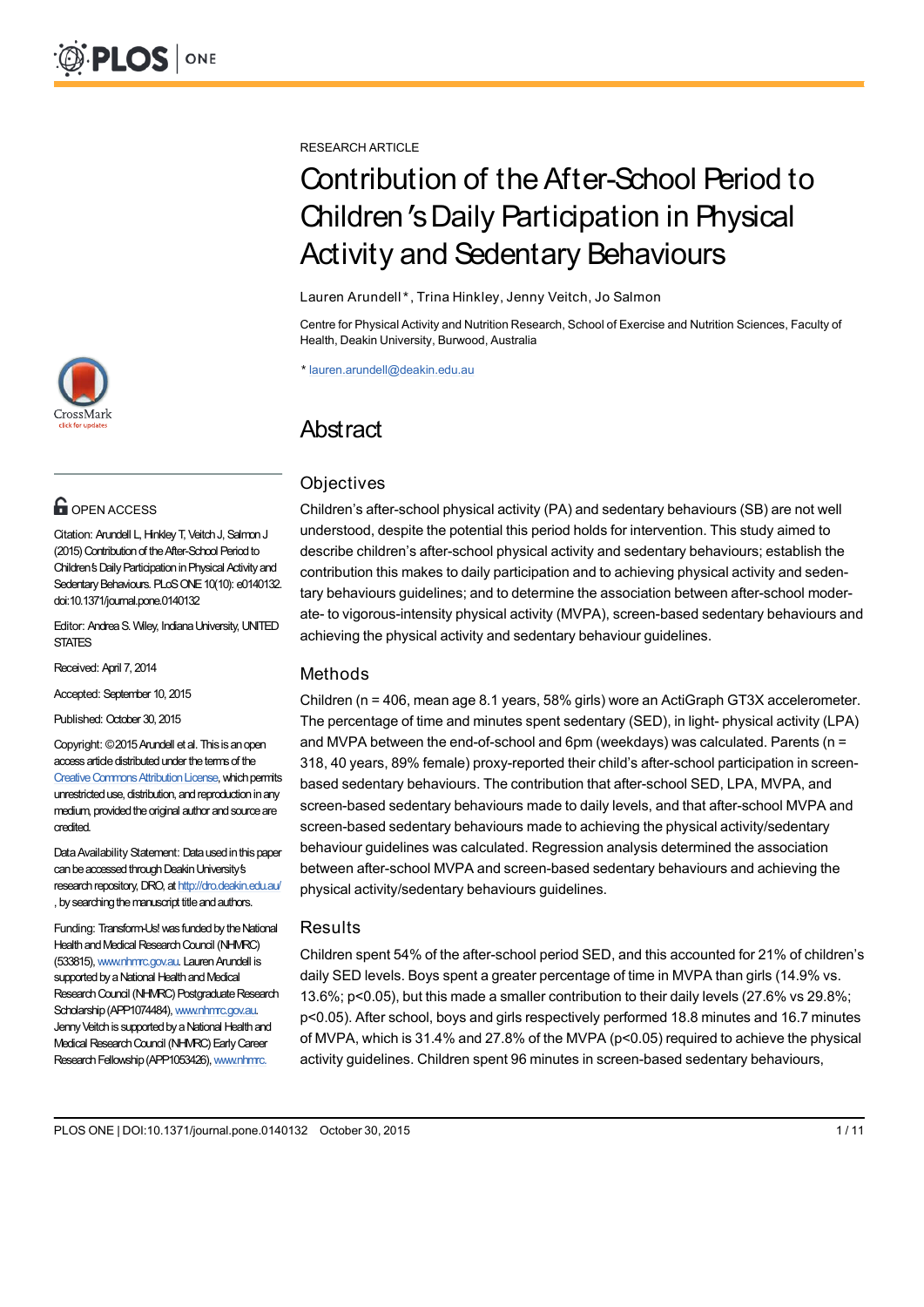

gov.au. Trina Hinkley is supported by a National Health and Medical Research Council (NHMRC) Early Career Fellowship (APP1070571), www.nhmrc. gov.au. Jo Salmon is supported by a National Health and Medical Research Council (NHMRC) Principal Research Fellowship (APP1026216), www.nhmrc. gov.au. The funders had no role in study design, data collection and analysis, decision to publish, or preparation of the manuscript.

Competing Interests: The authors have declared that no competing interests exist.

contributing to 84% of their daily screen-based sedentary behaviours and 80% of the sedentary behaviour guidelines. After-school MVPA was positively associated with achieving the physical activity guidelines (OR: 1.31, 95%CI 1.18, 1.44, p<0.05), and after-school screen-based sedentary behaviours were negatively associated with achieving the sedentary behaviours guidelines (OR: 0.97, 95%CI: 0.96, 0.97, p<0.05).

#### Conclusions

The after-school period plays a critical role in the accumulation of children's physical activity and sedentary behaviours. Small changes to after-school behaviours can have large impacts on children's daily behaviours levels and likelihood of meeting the recommended levels of physical activity and sedentary behaviour. Therefore interventions should target reducing after-school sedentary behaviours and increasing physical activity.

## Introduction

In spite of the evidence of detrimental health outcomes [1,2], children in developed countries perform suboptimal levels of physical activity (PA) and excessive amounts of sedentary behaviour (SB)  $[3-5]$ . Sedentary behaviours has been defined as "any waking activity characterized by an energy expenditure 1.5 metabolic equivalents and in a sitting or reclining posture" [6]. Current sedentary behaviours guidelines recommend children in many countries limit their electronic media use/screen-based sedentary behaviours to less than two hours (120 minutes) per day [7,8]. In addition, physical activity guidelines state that for health and other benefits children should perform at least 60 minutes of moderate- to vigorous-intensity physical activity (MVPA) every day [7,9,10]. However, in 2011–2012 only 7.8% and 7.1% of Australian 5–17 year old boys and girls, respectively, achieved both of these guidelines (i.e. 60 minutes of MVPA/day and 120 minutes of recreational screen-based sedentary behaviour/day) [11].

The after-school period, recently defined as the end-of-school to 6pm [12], has been identified as a key period for the accumulation of children's physical activity and sedentary behaviours [13] and for potential intervention implementation. The varying timeframes previously used to define the after-school period (e.g.  $3.30-8.30$  m [14] and 4-6pm [15]) and the different locations and contexts of previous research (e.g. attending after-school programs [16]) make direct comparisons between studies of after school behaviours difficult. However, behaviours performed after-school can make a significant contribution to daily activities with up to half of children's daily steps performed after school [17] and up to 72% of daily TV viewing occurring between 3pm-9pm [18]. Further, evidence shows that the period becomes more important for the accumulation of physical activity as children progress through primary (elementary) and into secondary school [19]. Behaviours performed after school may also contribute to daily physical activity and sedentary behaviour levels, and impact the likelihood of children achieving guidelines for health. Although this is currently unknown, an understanding of how the after-school period contributes to daily physical activity and sedentary behaviour levels and impacts the possibility of achieving guidelines would provide further rationale for interventions to target this period.

Subsequently, the aims of this study were to: 1) identify the percentage of the after-school period boys and girls spend in objectively measured sedentary behaviour (SED), light-intensity physical activity (LPA), MVPA and proxy-reported screen-based sedentary behaviours; 2)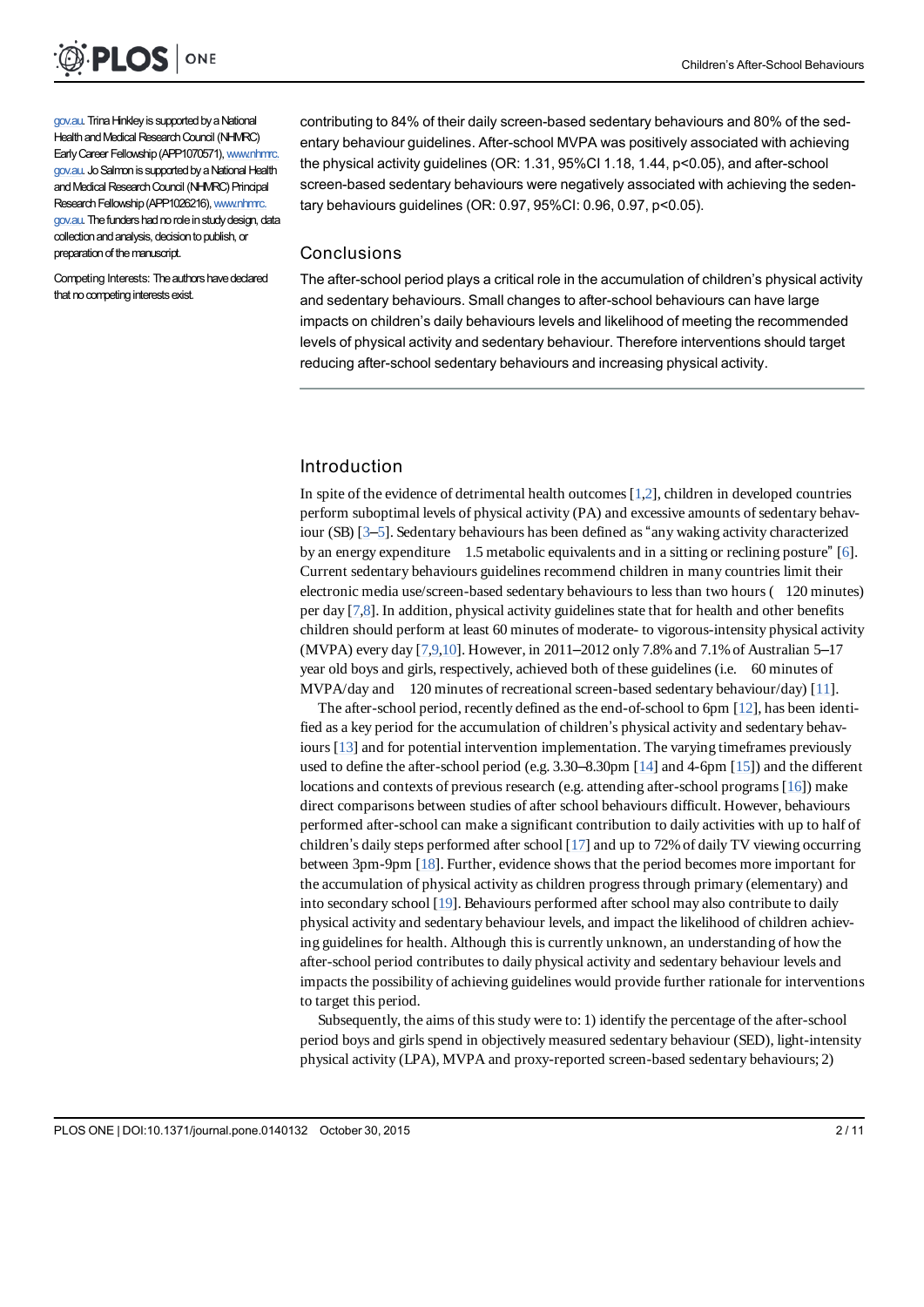identify how the after-school period contributes to daily levels of SED, LPA MVPA and screenbased sedentary behaviour; 3) identify how the after-school period contributes to achieving the physical activity and sedentary behaviours guidelines among boys and girls (i.e. 60 minutes of MVPA/day and 120 minutes of screen-based sedentary behaviour/day); and 4) examine the association between after-school MVPA and sedentary behaviours and the odds of achieving the physical activity/sedentary behaviours guidelines during weekdays.

## Methods

This study used baseline data from the Transform-Us! intervention (ACTRN 12609000715279; ISRCTN 83725066). Transform-Us! targeted children's physical activity and sedentary behaviours and the methods for that intervention have been described in detail elsewhere  $[20]$ . In brief, 595 grade 3 children (total  $n = 1606$ ; response rate 37%) were recruited from 20 randomly selected primary (elementary) schools. The schools were within a 50km (31 miles) radius of the city of Melbourne, Australia, had an enrolment of over 300 students, and were stratified by socioeconomic status (SES; 8 of 41 schools in low SES areas and 12 of 96 schools in mid- to high-SES areas). For the current study, the children's baseline accelerometer data and parent proxy-report data (collected Feb—Jun 2010) were used. Details of each of these measures are provided below.

## Ethics Statement

Ethical approval was obtained from the Deakin University Human Research Ethics Committee, the Victorian Department of Education and Early Childhood Development and the Catholic Education Office. Written parental consent and child assent to complete the assessments were obtained prior to participation.

## **Demographics**

Children reported their age and sex and parent's self-reported their highest level of education.

## Accelerometer-assessed physical activity and sedentary time

Children were fitted with a GT3X Actigraph accelerometer (Pensacola, FL) by trained researchers during class time and were informed that the monitors assess how active they are. Accelerometers have been shown to have acceptable validity among children [21]. Children were asked to wear the unit for eight consecutive days (excluding water-based activities and sleep time) on their right hip using an elastic belt. Data were collected in 15-second epochs [22] and downloaded using Actilife Lifestyle Monitoring System, Version 5.1. To determine whether there may be some bias in physical activity levels, children who achieved 3 valid weekdays of accelerometer data were compared with those who achieved 4 or 5+ days; we examined after school and daily MVPA and found no differences in MVPA levels (data not shown).

## Proxy-report after-school screen-based sedentary behaviours

Parents' proxy reported their child's behaviour as evidence suggests that children younger than 10 years cannot reliably report the duration of their activities [23]. Parents reported the duration that their child spent during a typical school week (Monday-Friday) after school and during the entire day in the following screen-based sedentary behaviours: 1) watching TV/videos/ DVDs; 2) playing Play Station/Nintendo/computer games; and 3) using the computer/internet (excluding games). These survey times were based on reliable survey items from the Children's Leisure Activities Study Survey (CLASS) [23]. The reliability of the modified survey items was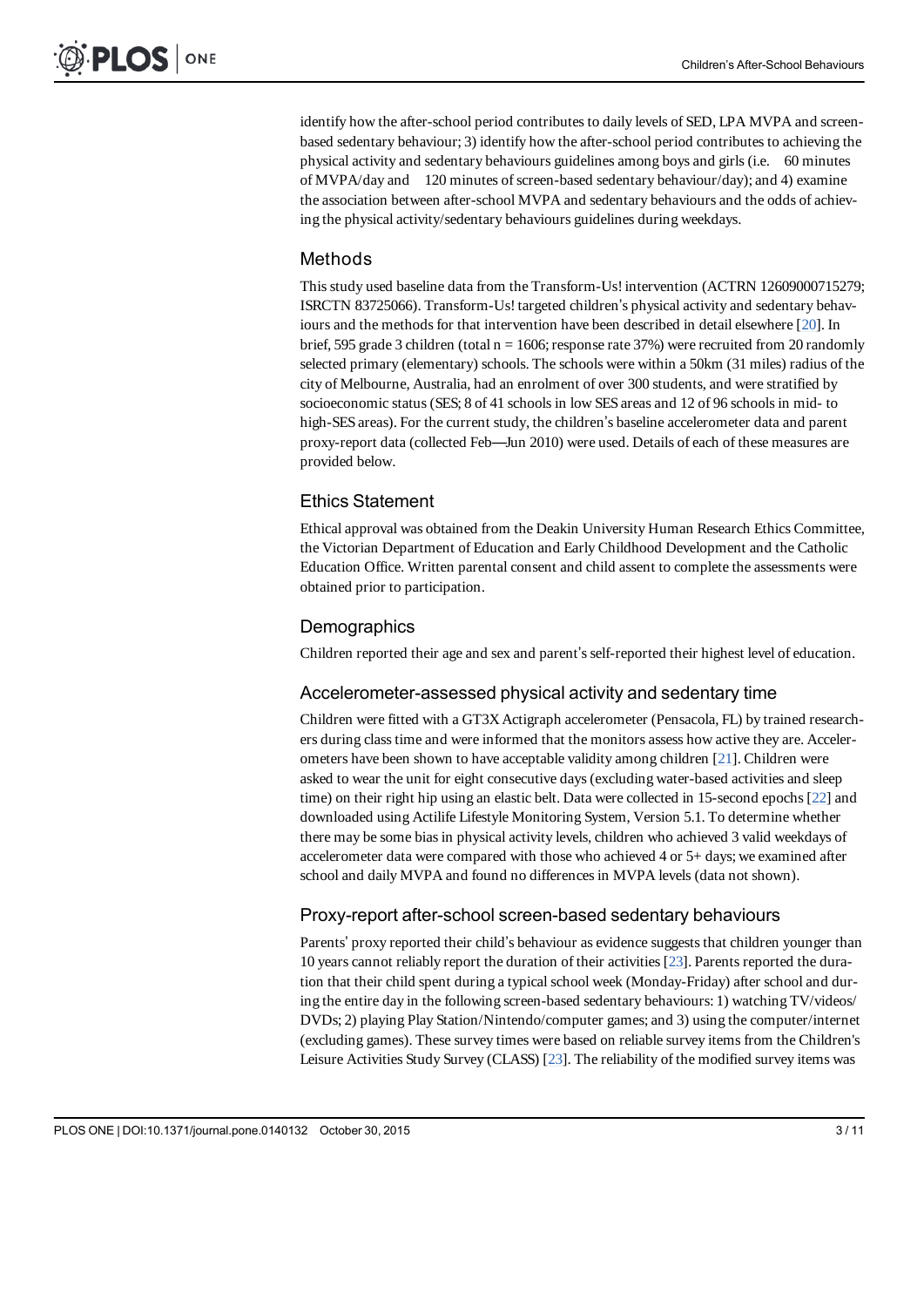assessed through a 7-day test re-test reliability study, with participants from a conveniencesampled Melbourne primary school in 2009 ( $n = 49$ , mean age 41.9  $\pm$ 4.8 years; 75% female). The reliability of the proxy-report screen time behaviours was determined using intraclass correlation coefficients (ICC) which were considered fair  $(< 0.5$ ), moderate (0.5–0.74) or high  $(0.75)$  [24]. Two of the after-school screen-based sedentary behaviours items showed moderate reliability (ICC: > 0.6) and the remaining item (after-school computer/internet) showed fair reliability (ICC: 0.4). Two of the daily screen-based sedentary behaviours items showed fair (ICC > 0.4) reliability and the remaining item (playing Play Station/Nintendo/computer games) showed moderate reliability (ICC: > 0.6).

#### Data management and analysis

Specifically developed excel macros and Stata code (State 12) were used to analyse the raw accelerometer data files. Data from the end-of-school (end-of-school time data collected from the school, mode = 15:30) to 6pm were extracted for analysis. Non-wear time was considered

20 consecutive minutes of zero counts in line with the most commonly used definition as identified in a recent review of children's accelerometer studies [25] and because it provides the most accurate estimate of children's sitting time  $[26]$ . Children were required to have 8+ hours of valid data on at least three weekdays [27] and to have data for at least 50% of the after-school period on each of those days [19] to be included in the analysis of daily behaviours and the after-school period respectively.

Previously established age-specific cut-points [28] were used to calculate children's LPA  $(1.6-3.9 \text{ METs})$  and MVPA  $(4 \text{ METs})$  during the after-school period. MVPA was defined as

4 METs as calibration studies have shown that the energy expenditure of brisk walking is approximately 4 METs among children and adolescents [29]. SED was defined as < 100 counts.  $min^{-1}$  which is the cut point that most closely represents sitting time among children  $[30]$ . This also corresponds with the Sedentary Behaviour Research Network's sedentary behaviours definition as sitting has a MET value of up to 1.5 among children [31]. The percentage of the after-school period in which children participated in SED, LPA and MVPA was calculated. The contribution of each of these to daily SED, LPA and MVPA was calculated as: (minutes in intensity during the after-school period/minutes in intensity during the entire day) 100. The contribution that MVPA performed during the after-school period made to achieving the physical activity guidelines on weekdays was calculated as: (minutes in MVPA during the after-school period/60)100. MVPA data were positively skewed so were log transformed prior to all analyses. To aid in interpretability, the untransformed data were also analysed and results reported.

Mean daily time in after-school screen-based sedentary behaviours was calculated by summing the durations spent in each screen-based sedentary behaviours and dividing by five. The contribution of after-school screen-based sedentary behaviours to total daily screen-based sedentary behaviours was calculated as: (minutes in screen-based sedentary behaviours time during the after-school period/minutes in screen-based sedentary behaviours during the entire day) 100. The contribution that screen-based sedentary behaviours performed during the after-school period made to achieving the sedentary behaviours guidelines (on weekdays was calculated as: (minutes in screen-based sedentary behaviours after-school/120) 100. T-tests were used to assess sex differences between the behaviour intensities. Logistic regression was performed to determine the likelihood of achieving the physical activity guidelines based on the percentage of the after-school period spent in MVPA. Logistic regression was also performed to determine the likelihood of achieving the sedentary behaviour guidelines based on the time spent in screen-based sedentary behaviours during the after-school period. Both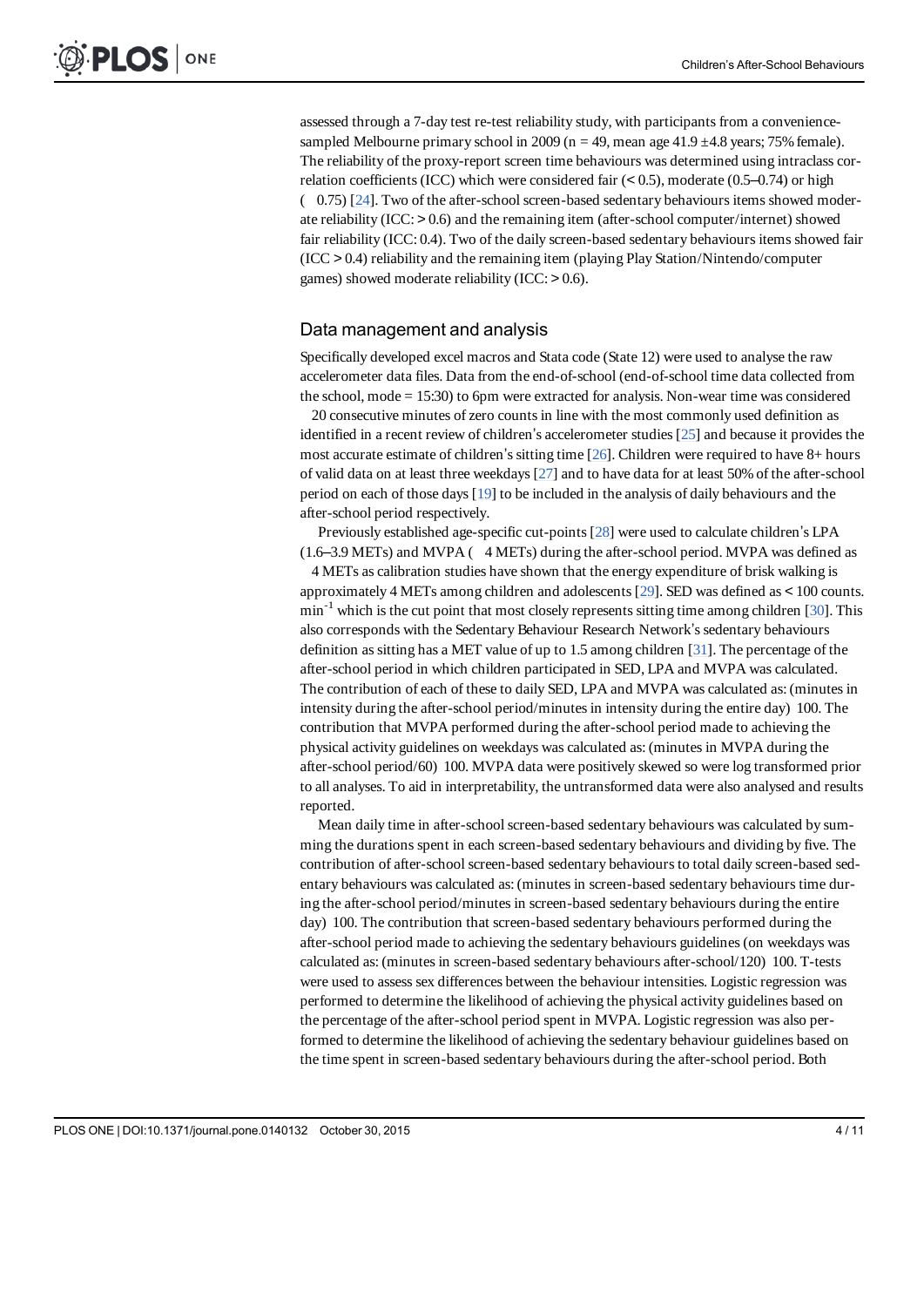Table 1. The mean minutes and percentage of the after-school period spent in sedentary time (SED), light- (LPA) and moderate- to vigorous-intensity physical activity (MVPA), and the contribution to daily behaviour and achieving the physical activity (PA) guidelines.

|                                                                                                   | All children<br>$(n = 406)$ | Boys ( $n = 172$ )     | Girls<br>$(n = 234)$   |
|---------------------------------------------------------------------------------------------------|-----------------------------|------------------------|------------------------|
| Mean percentage of time spent SED and in PA during the after-school period $%$ ( $\pm$ SD)        |                             |                        |                        |
| <b>SED</b>                                                                                        | 53.7 (±9.96)                | 54.8 (±10.09)          | 52.9 $(\pm 9.80)$      |
| <b>LPA</b>                                                                                        | $32.2 (\pm 6.96)$           | $30.4 \ (\pm 6.67)^*$  | $33.5 \ (\pm 6.86)$    |
| <b>MVPA</b>                                                                                       | 14.1 $(\pm 6.08)$           | 14.9 $(\pm 6.26)$ *    | $13.6 \ (\pm 5.89)$    |
| Mean time (mins) spent SED and in PA during the after-school period $(\pm SD)$                    |                             |                        |                        |
| <b>SED</b>                                                                                        | 62.3 (±16.82)               | 62.9 $(\pm 16.89)$     | 61.8 $(\pm 16.79)$     |
| <b>LPA</b>                                                                                        | 40.9 (±13.64)               | 38.6 (±13.25)          | 42.6 (±13.70)          |
| <b>MVPA</b>                                                                                       | $17.6 (\pm 8.85)$           | 18.8 (9.75)*           | 16.7(8.03)             |
| Mean percentage of time spent SED and in PA during the whole day % (±SD)                          | All children<br>$(n = 359)$ | Boys ( $n = 153$ )     | Girls<br>$(n = 206)$   |
| <b>SED</b>                                                                                        | $60.3 (\pm 6.25)$           | 59.9 $(\pm 6.33)$      | 60.5 ( $\pm$ 6.20)     |
| <b>LPA</b>                                                                                        | $29.2 (\pm 4.62)$           | 28.5 $(\pm 4.56)*$     | 29.6 (±4.62)           |
| <b>MVPA</b>                                                                                       | $10.6 (\pm 3.04)$           | $11.5 \ (\pm 3.01)^*$  | $9.9 (\pm 2.87)$       |
| Mean contribution of SED and PA time during the after-school period to daily behaviour<br>% (±SD) | All children<br>$(n = 359)$ | Boys ( $n = 153$ )     | Girls<br>$(n = 206)$   |
| <b>SED</b>                                                                                        | $20.8 (\pm 4.67)$           | $21.4 \ (\pm 4.97)*$   | $20.4$ ( $\pm 4.38$ )  |
| <b>LPA</b>                                                                                        | $25.0$ ( $\pm 6.08$ )       | $24.1 (\pm 6.23)^*$    | $25.7 \ (\pm 5.87)$    |
| <b>MVPA</b>                                                                                       | $28.8 (\pm 9.35)$           | 27.6 $(\pm 9.52)$ *    | 29.8 (±9.14)           |
| Mean contribution of after-school MVPA to achieving PA guidelines <sup>§</sup> % ( $\pm$ SD)      | 29.3 (±14.75)               | $31.4 \ (\pm 16.25)^*$ | 27.8 (±13.38)          |
| Weekday wear time (mean mins/day)                                                                 | 705.6 (±76.7)               | 717.0 (±78.48)*        | 697.4<br>$(\pm 74.45)$ |

Sex differences

\*p<0.05

§ physical activity guidelines: 60 minutes of MVPA per day.

doi:10.1371/journal.pone.0140132.t001

PLOS ONE

models were adjusted for clustering by school and the covariates of age, sex and maternal education. There was no interaction between sex and achieving the physical activity guidelines, therefore all children were analysed together.

### **Results**

The final sample consisted of 406 children who had valid survey and accelerometer data for the after-school period (68% of sample). Of these, 359 also had valid accelerometer data for the entire day (mean age 8.1 years  $\pm 0.47$ ; 58% girls). Three-hundred and eighteen parents (mean age 39.5 years ±5.09; 89% female) completed a survey. There were no differences in age or sex among the children with and without parent proxy-report data. Table 1 shows that both boys and girls spent over half of the after-school period SED (53.7%), almost a third in LPA (32.2%) and 14.1% in MVPA. On average, children spent over an hour SED during the after-school period and approximately 41 minutes in LPA (no sex differences). Boys performed significantly more MVPA after school than girls (18.8 [ $\pm$ 9.75] minutes vs 16.7 [ $\pm$ 8.03] minutes).

During the entire day children spent 60.3% of their time SED, 29.2% in LPA and only 10.6% in MVPA. Girls spent a significantly greater percentage of time in LPA than boys, whereas boys spent a greater percentage of time in MVPA than girls during both the after-school period and the entire day. The after-school period accounted for more than one-fifth of children's daily SED (20.8%) and 27.6% and 29.8% of daily MVPA for boys and girls respectively. The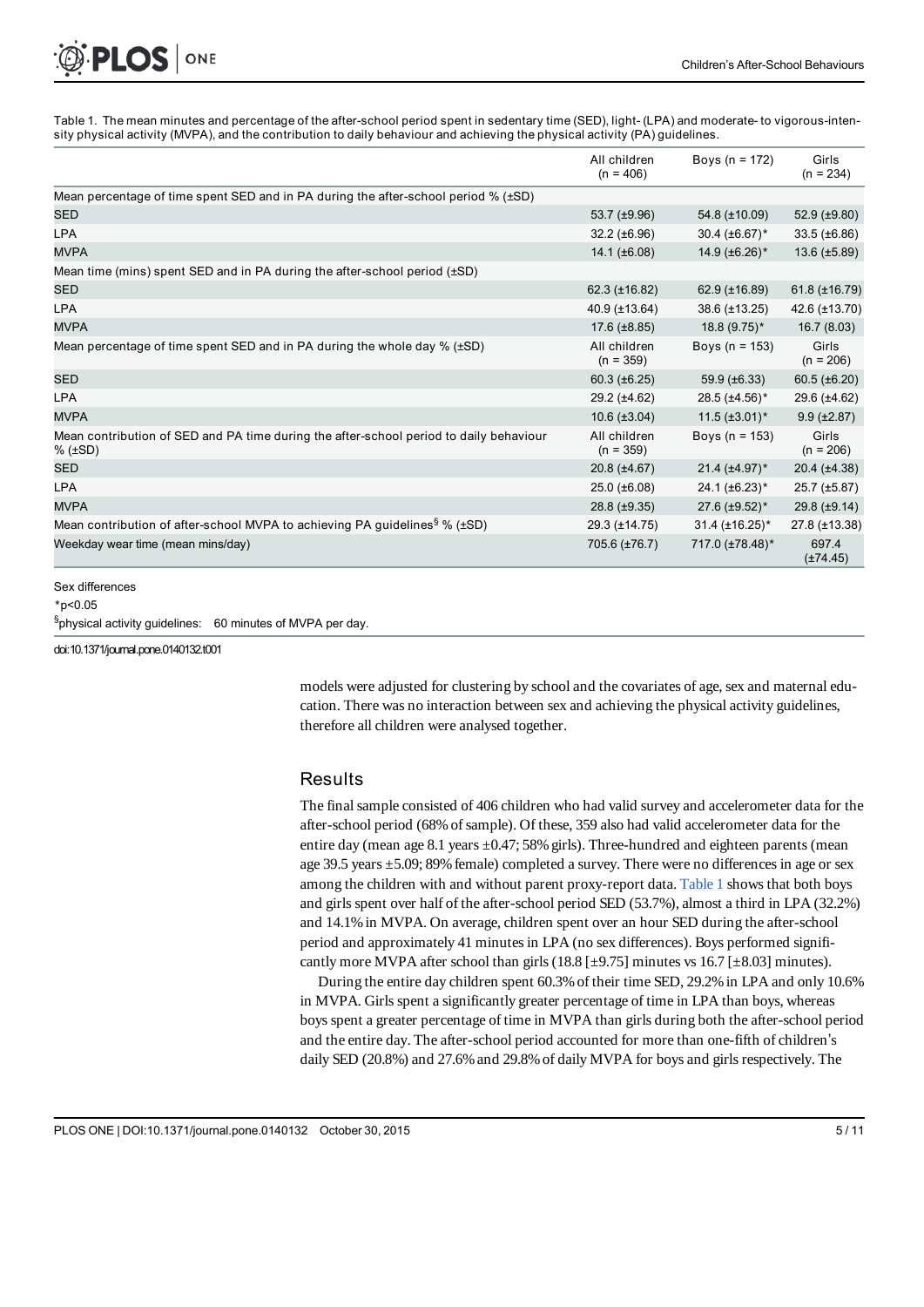after-school period made a significantly larger contribution to boys' daily SED than girls' (21.4% vs 20.4%, p< 0.05). Conversely, the period made a significantly larger contribution to girls' LPA and MVPA than boys' (LPA: 24.1% vs 25.7%, p< 0.05; MVPA: 27.6% vs 29.8%, p< 0.05). After school, boys and girls performed 31% and 28% of the MVPA needed to reach the guidelines of 60 minutes of MVPA per day.

Significantly more boys than girls achieved the physical activity guidelines (60 minutes of MVPA) on weekdays (69.5% vs 47.7% respectively,  $p < 0.01$ ); however, there were no differences in the percentage of boys and girls who achieved the sedentary behaviour guidelines (120 minutes screen-based sedentary behaviours) on weekdays (58.7% and 59% respectively). When comparing the percentage of children who achieved both the physical activity and sedentary behaviour guidelines (i.e. 60 minutes of MVPA and 120 minutes screen-based sedentary behaviours), more boys than girls achieved both guidelines on weekdays (42.7% vs 27.3% respectively,  $p < 0.05$ ).

Data from the parent proxy-report of after-school and daily screen-based sedentary behaviours is shown in <u>Table 2</u>. Boys and girls spent  $94.8 \ (\pm 59.01)$  and  $97.2 \ (\pm 61.67)$  minutes, respectively, during the entire day in screen-based sedentary behaviours. After-school boys and girls performed 113.4 ( $\pm$ 89.90) and 109.3 ( $\pm$ 80.32) minutes respectively of screen-based sedentary behaviours. The after-school period contributed to 84% of children's daily screen-based sedentary behaviours and 80% of the maximum screen-based sedentary behaviours recommended for children (120 minutes/day). There were no sex differences in daily or after-school screenbased sedentary behaviours.

Results of the logistic regression showed that the odds ratio of achieving the physical activity guidelines was 1.31 (95%CI: 1.18, 1.44, p< 0.01). Therefore, for each 1% increase in percentage of the after-school period spent in MVPA, children have a 31% increased likelihood of achieving the physical activity guidelines of 60 minutes of MVPA per day. Logistic regression also showed the odds ratio of achieving the sedentary behaviour guidelines was 0.97 (95% CI: 0.96, 0.97, p< 0.01). For each 1%increase in screen-based sedentary behaviours during the afterschool period, children were 3% less likely to achieve the sedentary behaviour guidelines of 120 minutes in screen-based sedentary behaviours per day.

#### Discussion

This study highlights the importance of the after-school period for children's physical activity and sedentary behaviours participation and achieving the associated guidelines. Results showed a 31%increase in likelihood of achieving the physical activity guidelines for every 1% increase

Table 2. Parental proxy-reported screen-based sedentary behaviours during the after-school period (mean minutes ±SD), and the contribution to daily screen-based sedentary behaviours (±SD) and achieving the sedentary behaviour (SB) guidelines (±SD).

|                                                                                                                                    | All children<br>$(n = 318)$ | Boys<br>$(n = 136)$    | Girls<br>$(n = 182)$   |
|------------------------------------------------------------------------------------------------------------------------------------|-----------------------------|------------------------|------------------------|
| After-school screen-based sedentary behaviours minutes (±SD)                                                                       | $96.16 (\pm 60.45)$         | $94.8 \ (\pm 59.01)$   | 97.19<br>$(\pm 61.66)$ |
| Daily screen-based sedentary behaviours minutes (±SD)                                                                              | $111.0 (\pm 84.32)$         | 113.4<br>$(\pm 89.80)$ | 109.3<br>$(\pm 80.32)$ |
| Contribution of after-school screen-based sedentary behaviours to daily screen-based<br>sedentary behaviours % (±SD)               | $83.6 (\pm 22.92)$          | 83.2 (±20.93)          | 83.9 (±24.35)          |
| Contribution of after-school screen-based sedentary behaviours to achieving the sedentary<br>behaviours quidelines $%$ ( $\pm$ SD) | $80.1 (\pm 50.38)$          | 78.9 (±49.17)          | 80.9 (±51.34)          |
| <sup>§</sup> sedentary behaviour guidelines:<br>120 minutes of screen-based sedentary behaviour per day                            |                             |                        |                        |

doi:10.1371/journal.pone.0140132.t002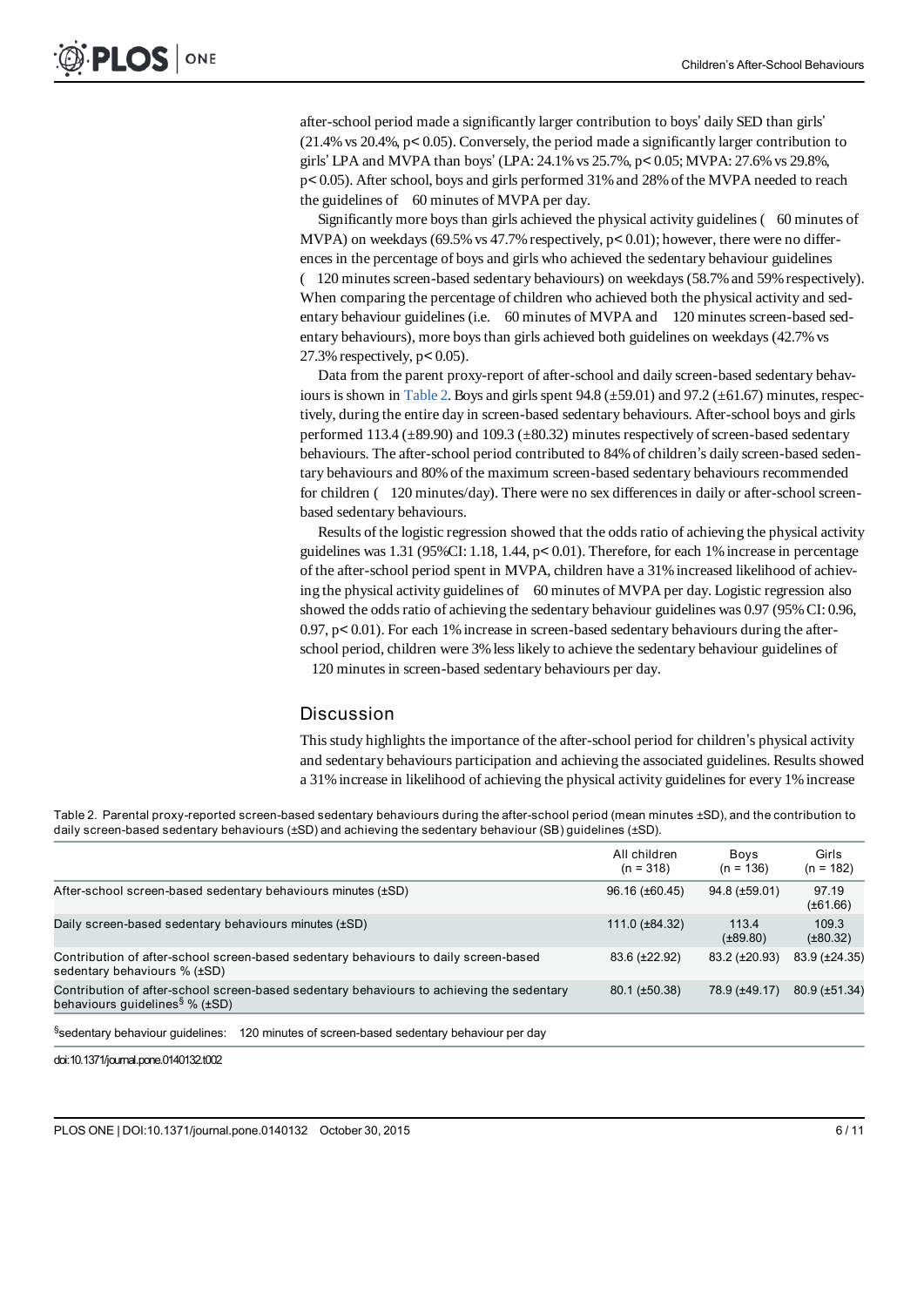in the after-school period spent in MVPA. If this finding was extrapolated for an average child in the current study, a 1% shift (for instance, from 14% to 15% of the after-school period in MVPA) would increase MVPA from 21 minutes to 22.5 minutes during an after-school period of 150 minutes (e.g. 3.30-6pm). We also conducted the analysis with minutes of after-school MVPA as the predictor. Results were very similar and therefore are not presented. After-school screen-based sedentary behaviours participation was associated with a reduced likelihood of achieving the sedentary behaviours guidelines. For every additional 10 minutes of screen-based sedentary behaviours, children are 30% less likely to meet the sedentary behaviours guidelines further highlighting the need to reduce after-school screen-based sedentary behaviours.

Children perform the majority of their daily screen-based sedentary behaviours during the after-school period and almost reach the maximum recommended amount of daily screenbased sedentary behaviours during this period alone. Previous research has investigated if children meet or exceed the sedentary behaviour guidelines on a daily basis [7,11]. However, the current study produces additional data on when the screen-based sedentary behaviours are actually occurring, providing valuable information regarding the time of day that interventions should be implemented.

Although less than 15% of children's time after school is spent in MVPA, this contributed almost a third of children's daily MVPA, highlighting the crucial role the after-school period plays in the accumulation of children's daily physical activity. Although girls spent a lower percentage of the after-school period in MVPA, that percentage made a larger contribution to girls' total daily physical activity (both LPA and MVPA) than boys' after-school physical activity. This suggests that the after-school period is a key time of the day to target these behaviours among girls as they perform MVPA at lower levels than boys during other times of the day (e.g. recess and lunchtime [32]). In contrast, although the majority of children's time was spent sedentary in the after-school period, the contribution of this period to daily sedentary levels was the smallest across the activity intensities measured. Children must therefore also be spending large volumes of time sedentary during other periods of the day, such as school class time [30]. However, there is a great opportunity to reduce sedentary behaviour by targeting the after-school period.

Previous studies have shown boys participate in more physical activity [33,34] and specifically more MVPA after school than girls [35]. This was also found in the current study as boys engaged in MVPA for a greater percentage of the day and the after-school period than their female counterparts. The sex differences was also seen when examining the duration (minutes) of MVPA performed after school. However, girls performed more LPA after school than boys, which may be attributed to active transport or active free play after school. Investigation into the actual behaviours that children perform after school may help us further understand these differences and provide targets for interventions in the after-school period.

In comparison to children in other studies and countries, the current sample spent a smaller percentage of the after-school period in SED, and a greater percentage of time in LPA and MVPA than Canadian 11 year olds [36]. Compared to a sample of children from Sydney (5–7 years), the current sample spent less time sedentary (106 minutes), more time in LPA (90.6 minutes) and more time in MVPA (14.5 minutes) after school [37]; however, the after-school period used among the Sydney sample was longer than the period examined in the current study (3:30-7pm compared to end-of-school to 6pm). The current sample performed similar levels of daily MVPA to 6–19 year old Canadian children (57 minutes/day) [38] but less than New Zealand 10–14 year old children (102 minutes/day) [39]. Further, a greater proportion of the current sample achieved the physical activity guidelines than 7–8 year olds from England (51%) [40], yet fewer achieved them than New Zealand 10–14 year olds [39]. In regards to achieving the sedentary behaviours guidelines, a smaller proportion of the current sample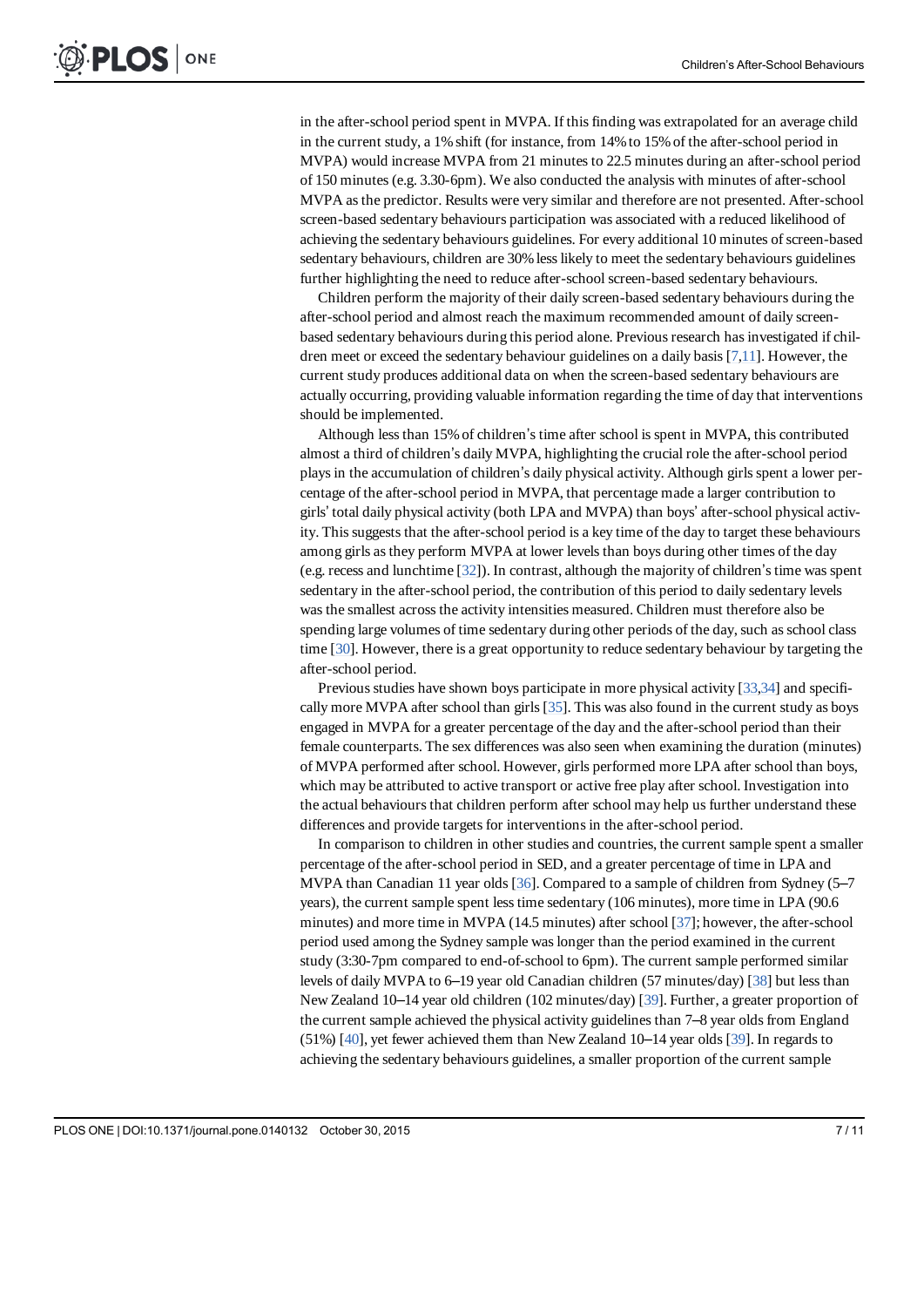achieved the guidelines than Canadian 5–11 year olds (69%) [41], but a greater proportion achieved them than 11–15 year old Scottish youth (76%)  $[42]$ . These variations may be due to sampling and age differences, and could also be due to sociocultural, policy and/or environmental differences between countries. However, purpose-designed representative samples that use a consistent methodology (e.g., the Health Behavior in School-Aged Children survey [43]) are needed to better examine these differences in physical activity and sedentary behaviours estimates during the after-school period between studies (and countries).

This is the first study to determine how important the after-school period is for children's likelihood of achieving the physical activity and sedentary behaviour guidelines. In particular, findings highlight the large impact that very small changes in after-school physical activity can have on the probability of children meeting the physical activity guidelines (31% more likely to meet the guidelines for every 1% increase in time spent in MVPA during the after-school period). It is therefore important to develop interventions that target increases in children's physical activity and reductions in sedentary behaviour and screen-based sedentary behaviours during the after-school period. For example, active homework strategies [20] may target both physical activity and sedentary behaviour levels. Introducing after-school dance classes to African-American girls has also been shown to successfully increase physical activity levels and reduce TV/video viewing and video game use [44]; these strategies may be adapted to different target populations. Further, time spent outdoors [45] is consistently shown to be associated with physical activity and the after-school period provides a feasible opportunity to promote outdoor play and subsequently physical activity.

### Strengths and limitations

The response rate was 37% and as such it is not known if these children were representative of the broader sample. As parents are not with their child during some parts of the day (e.g. school hours), they may not be able to recall their screen-based sedentary behaviours during this time which may impact their reporting of daily screen-based sedentary behaviours duration. Further, the objective measure of sedentary time may include time when children are standing and not moving as it is not a direct measure of sitting. Also, the proxy-report measure did not ask specifically for the time engaged in specific sedentary behaviours while sitting. However, the collection of objective measures of physical activity and overall SED and proxy-report screenbased sedentary behaviours duration during the after-school period (when parents are often with their child) is a strength of this study as this provided the intensity and duration of afterschool behaviours performed by young children. This information may be used to enhance the effectiveness of interventions which target after-school physical activity and sedentary behaviour. Future research should also examine other contextual factors that may be related to children's after-school behaviours (e.g. who the child is with, where they are and SES) and collect detailed information on the type of physical activity (e.g. basketball, running) and sedentary behaviours (reading, sitting in a car) they are performing to further tailor after-school interventions.

#### Conclusion

After school, children perform 80% of the maximum daily recommendation for screen-based sedentary behaviour but less than 30% of the daily MVPA recommended for health. Afterschool MVPA is positively associated with achieving the physical activity guidelines and afterschool screen-based sedentary behaviours are negatively associated with achieving the sedentary behaviour guidelines. However, more than half of the after-school period is spent in screen-based sedentary behaviours and little time is spent in MVPA. Interventions should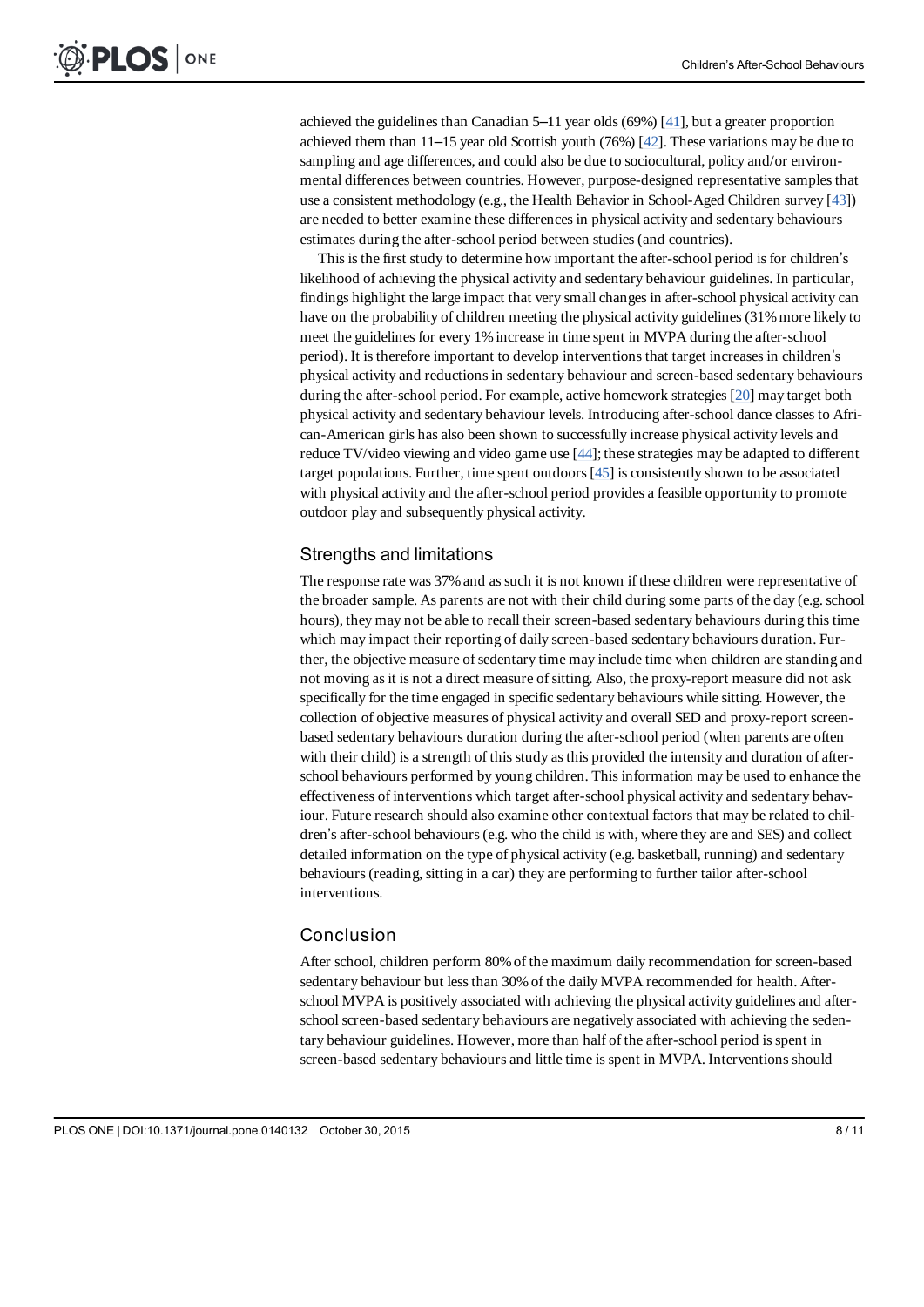target reductions in sedentary behaviour and increases in physical activity during the afterschool period as the behaviours performed during this period make a large contribution to daily levels and to achieving the associated guidelines.

## Acknowledgments

The authors would like to thank Jacqui Reid and the Transform-Us! project staff for their assistance with data collection; the Transform-Us! participants, and Eoin O'Connell for the excel macros used to analyse the raw accelerometer data.

## Author Contributions

Conceived and designed the experiments: LA TH JV JS. Performed the experiments: LA. Analyzed the data: LA. Contributed reagents/materials/analysis tools: LA TH JV JS. Wrote the paper: LA TH JV JS.

#### References

- 1. Janssen I, Leblanc AG. (2010) Systematic review of the health benefits of physical activity and fitness in school-aged children and youth. Int J Behav Nutr Phys Act 7:40. doi: 10.1186/1479-5868-7-40 PMID: 20459784
- 2. Tremblay M, LeBlanc A, Kho M, Saunders T, Larouche R, Colley R, et al. (2011) Systematic review of sedentary behaviour and health indicators in school-aged children and youth. Int J Behav Nutr Phys Act 8:98. doi: 10.1186/1479-5868-8-98 PMID: 21936895
- 3. The NHS Information Centre. Health Survey for England 2008. Leeds, United Kingdom: 2008.
- 4. Troiano RP, Berrigan D, Dodd KW, Masse LC, Tilert T, McDowell M. (2008) Physical activity in the United States measured by accelerometer. Med Sci Sports Exerc 40(1):181–8. PMID: 18091006
- 5. Active Healthy Kids Canada. Healthy Habits Start Earlier Than You Think. The Active Healthy Kids Canada Report Card on Physical Activity for Children and Youth. Toronto, ON.: 2010.
- 6. Sedentary Behaviour Research N. (2012) Letter to the editor: standardized use of the terms "sedentary" and "sedentary behaviours". Appl Physiol Nutr Metab 37(3):540–2. doi: 10.1139/h2012-024 PMID: 22540258
- 7. Australian Government Department of Health. Australia's Physical Activity & Sedentary Behaviour Guidelines for Children (5–12 years)2014. Available: http://www.health.gov.au/internet/main/ publishing.nsf/content/health-pubhlth-strateg-phys-act-guidelines#apa512.
- 8. Tremblay M, LeBlanc A, Janssen I, Kho M, Hicks A, Murumets K. (2011) Canadian sedentary behaviour guidelines for children and youth. Appl Physiol Nutr Metab 36(1):59–64. doi: 10.1139/H11-012 PMID: 21326378
- 9. Department of Health. Physical Activity Guidelines for Children and Young People (5–18 years). 2011.
- 10. Tremblay M, Warburton D, Janssen I, Patterson D, Latimer A, Rhodes R, et al. (2011) New Canadian physical activity guidelines. Appl Physiol Nutr Metab 36:36–46. doi: 10.1139/H11-009 PMID: 21326376
- 11. Australian Bureau of Statistics. Australian Health Survey: Physical Activity, 2011–12. cat no. 4364.0.55.004 Canberra: Commonwealth of Australia, 2013.
- 12. Arundell L, Salmon J, Veitch J, O'Connell E, Hinkley T, Hume C. (2013) Standardising the 'after-school' period for children's physical activity and sedentary behaviour. Health Promot J Austr 24(1):65–7. doi: 10.1071/HE12910 PMID: 23575592
- 13. Olds T, Wake M, Patton G, Ridley K, Waters E, Williams J, et al. (2009) How do school-day activity patterns differ with age and gender across adolescence? J Adolesc Health 44(1):64–72. doi: 10.1016/j. jadohealth.2008.05.003 PMID: 19101460
- 14. Cooper A, Page A, Wheeler B, Hillsdon M, Griew P, Jago R. (2010) Patterns of GPS measured time outdoors after school and objective physical activity in English children: the PEACH project. International Journal of Behavioral Nutrition and Physical Activity 7(1):31.
- 15. Hesketh K, Graham M, Waters E. (2008) Children's after-school activity: associations with weight status and family circumstance. Pediatr Exerc Sci 20(1):84-94. PMID: 18364537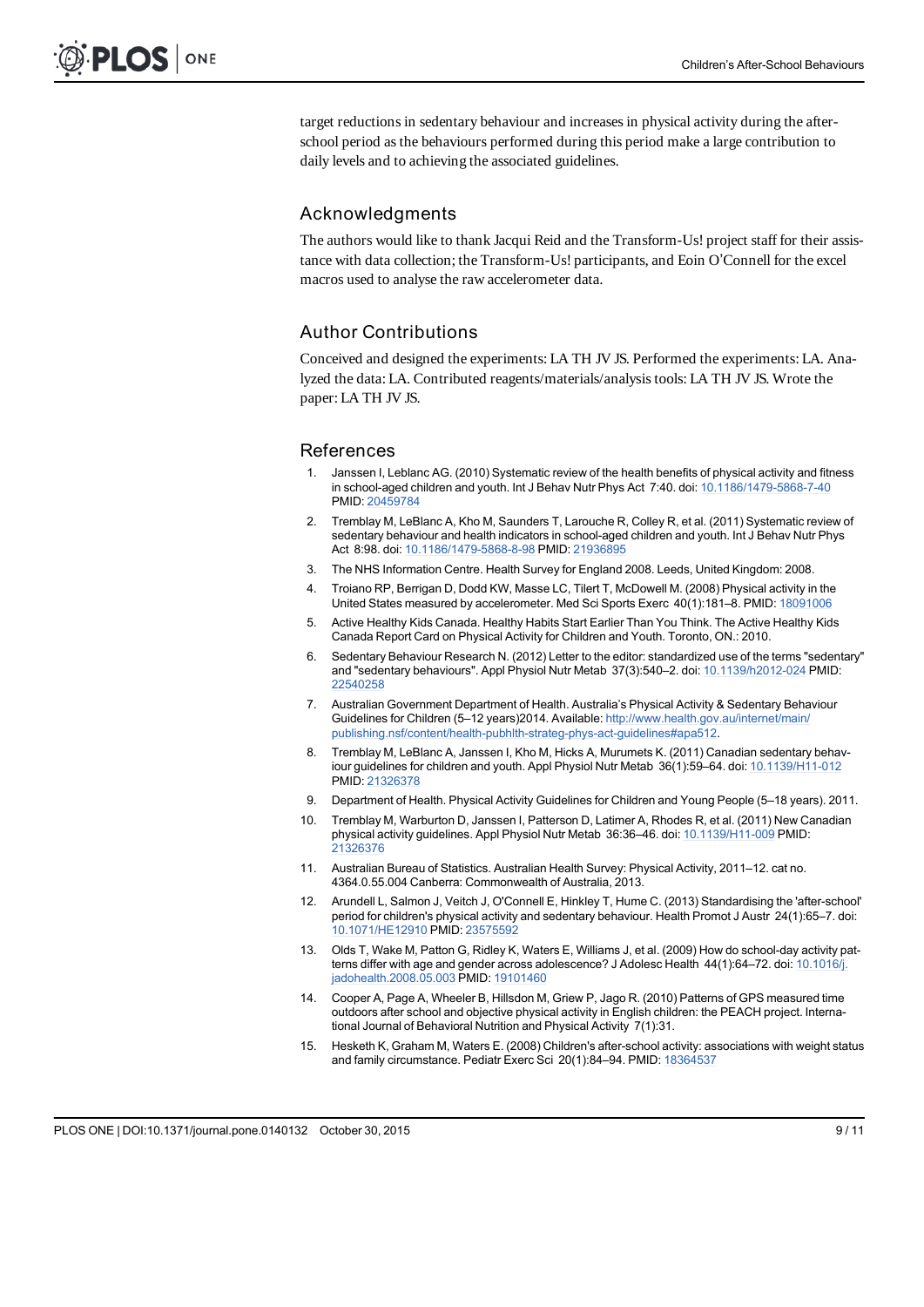- 16. Trost SG, Rosenkranz RR, Dzewaltowski D. (2008) Physical activity levels among children attending after-school programs. Medicine and Science in Sport and Exercise 40(4):622–9. doi: 10.1249/MSS. 0b013e318161eaa5 PMID: 18317385
- 17. Flohr JA, Todd MK, Tudor-Locke C. (2006) Pedometer-assessed physical activity in young adolescents. Res Q Exerc Sport 77(3):309–15. PMID: 17020075
- 18. Hager RL. (2006) Television viewing and physical activity in children. J Adolesc Health 39(5):656–61. PMID: 17046501
- 19. Arundell L, Ridgers ND, Veitch J, Salmon J, Hinkley T, Timperio A. (2013) 5-year changes in afterschool physical activity and sedentary behavior. Am J Prev Med 44(6):605-11. doi: 10.1016/j.amepre. 2013.01.029 PMID: 23683978
- 20. Salmon J, Arundell L, Hume C, Brown H, Hesketh K, Dunstan DW, et al. (2011) A cluster-randomized controlled trial to reduce sedentary behavior and promote physical activity and health of 8–9 year olds: The Transform-Us! Study. BMC Public Health 11.
- 21. Trost S, Ward D, Moorehead S, Watson P, Riner W, Burke J. (1998) Validity of the computer science and applications (CSA) activity monitor in children. Medicine and Science in Sport and Exercise 30:629–33. PMID: 9565947
- 22. Bailey R, Olson J, Pepper S, Porszasz J, Barstow T, Cooper D. (1995) The level and tempo of children's physical activities: an observational study. Medicine and Science in Sports and Exercise 27 (7):1033–41. PMID: 7564970
- 23. Telford A, Salmon J, Jolley D, Crawford D. (2004) Reliability and validity of physical activity questionnaires for children: the Children's Leisure Activities Study Survey (CLASS). Pediatr Exerc Sci 16  $(1)$  $64 - 78$
- 24. Sim J, Wright C. Research in Health Care: Concepts, Designs and Methods. Cheltenham: Stanley Thornes Ltd: 2000.
- 25. Cain K, Sallis J, Conway T, Van Dyck D, Calhoon L. (2012) Using Accelerometers in Youth Physical Activity Studies: A Review of Methods. Journal of Physical Activity & Health in press.
- 26. Janssen X, Basterfield L, Parkinson KN, Pearce MS, Reilly JA, Adamson AJ, et al. (2014) Sitting time and changes in sitting time in children and adolescents: Impact of accelerometer data reduction decisions. Sci Sports 29:S44–S.
- 27. Trost S, Pate R, Freedson P, Sallis J, Taylor W. (2000) Using objective physical activity measures with youth: how many days of monitoring are needed? Medicine and Science in Sport and Exercise 32 (2):426–31. PMID: 10694127
- 28. Trost SG, Pate RR, Sallis JF, Freedson PS, Taylor WC, Dowda M, et al. (2002) Age and gender differences in objectively measured physical activity in youth. Medicine & Science in Sports & Exercise 34 (2):350–5.
- 29. Trost SG, Loprinzi PD, Moore R, Pfeiffer K. (2011) Comparison of Accelerometer Cut Points for Predicting Activity Intensity in Youth. Med Sci Sports Exerc 43(7):1360–8. doi: 10.1249/MSS. 0b013e318206476e PMID: 21131873
- 30. Ridgers ND, Salmon J, Ridley K, O'Connell E, Arundell L, Timperio A. (2012) Agreement between activ-PAL and ActiGraph for assessing children's sedentary time. Int J Behav Nutr Phys Act 9:15. doi: 10. 1186/1479-5868-9-15 PMID: 22340137
- 31. Ridley K, Ainsworth B, Olds T. (2008) Development of a Compendium of Energy Expenditures for Youth. International Journal of Behavioral Nutrition and Physical Activity 5(1):45.
- 32. Ridgers ND, Timperio A, Crawford D, Salmon J. (2011) Five-year changes in school recess and lunchtime and the contribution to children's daily physical activity. Br J Sports Med.
- 33. Jago R, Fox K, Page A, Brockman R, Thompson J. (2010) Physical activity and sedentary behaviour typologies of 10–11 year olds. International Journal of Behavioral Nutrition and Physical Activity 7  $(1):59.$
- 34. Brockman R, Jago R, Fox KR. (2010) The contribution of active play to the physical activity of primary school children. Prev Med 51(2):144–7. doi: 10.1016/j.ypmed.2010.05.012 PMID: 20561971
- 35. Dzewaltowski DA, Ryan GJ, Rosenkranz RR. (2008) Parental bonding may moderate the relationship between parent physical activity and youth physical activity after school. Psychol Sport Exerc 9 (6):848–54.
- 36. Stone MR, Faulkner GEJ. (2014) Outdoor play in children: Associations with objectively-measured physical activity, sedentary behavior and weight status. Preventive Medicine 65:122–7. doi: 10.1016/j. ypmed.2014.05.008 PMID: 24836417
- 37. Lau J, Engelen L, Bundy A. (2013) Parents' Perceptions of Children's Physical Activity Compared on Two Electronic Diaries. Pediatric Exercise Science 25(1):124–37. PMID: 23406701